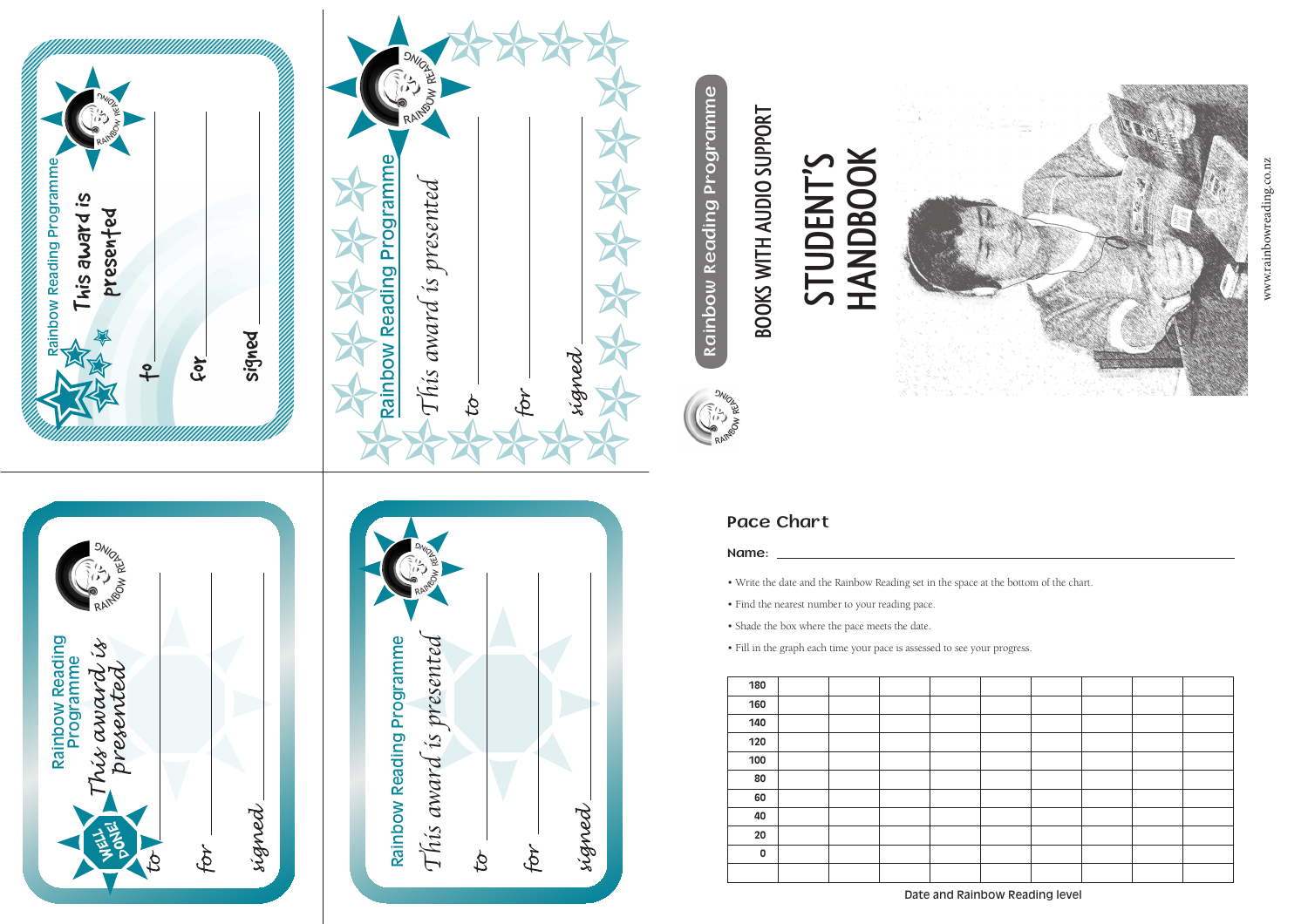**6**

**Date** (Feedback about accuracy, strategies,<br>fluency, comprehension and advice given) **fluency, comprehension and advice given) (Feedback about accuracy, strategies, Signed**

### *Conference***Conference**

#### Practices *Record of Practices* $\overline{0}$ Record

Circle the date when you read without the audio support. Circle the date when you read without the audio support. Write the date inside the square, each time you practise. Write the date inside the square, each time you practise.

## *Choose*

Your teacher will tell you what colour books<br>to start with. to start with. Your teacher will tell you what colour books

- Choose a story that interests you. Choose a story that interests you.
- Discuss the story with your teacher. Discuss the story with your teacher.

# *Practise*

- $\overline{\phantom{a}}$ Listen to the audio support and read along with your eyes, not your voice. your eyes, not your voice. Listen to the audio support and read along with
- $\bullet$ • Repeat with the same story and audio support Repeat with the same story and audio support at least twice a day until you think you are<br>at least twice a day until you think you are<br>ready to read it without the audio support. ready to read it without the audio support. at least twice a day until you think you are
- $\bullet$ • Mark on your graph each time you practise. Mark on your graph each time you practise.
- $\overline{\phantom{a}}$ You are aiming to be able to read the story, by<br>yourself, fairly fast and without many mistakes. Other students have found they need between 5 Other students have found they need between 5 yourself, fairly fast and without many mistakes. You are aiming to be able to read the story, by
- You may need more or less and 10 practices. You may need more or less. and 10 practices.
- $\overline{\phantom{a}}$ When you think you can read the story well, by<br>yourself, practise without the audio support. yourself, practise without the audio support. When you think you can read the story well, by
- $\overline{\phantom{a}}$ Try NOT to point but if you can't follow along,<br>move a finger of your left hand down the left<br>margin, for a while. margin, for a while. move a finger of your left hand down the left Try NOT to point but if you can't follow along,

**2**

- *Conference* erence Confe
- Choose a part to read to the teacher. • Choose a part to read to the teacher.  $\bullet$
- The teacher will choose a part for you to read, The teacher will choose a part for you to read,<br>then discuss what you have read with you. then discuss what you have read with you.  $\bullet$

Your teacher will write some conference comments Your teacher will write some conference comments in this booklet and advise you to: in this booklet and advise you to:

- Practise some more with the same book (and Practise some more with the same book (and maybe audio support). maybe audio support).  $\overline{1}$
- Do an activity. OR Do an activity.  $\widetilde{\sigma}$
- Read another book of this colour. OR Read another book of this colour.  $\tilde{\sigma}$
- Read a book of a different colour. OR Read a book of a different colour. (They'll tell you what colour.) (They'll tell you what colour.)  $\tilde{\sigma}$

*If you take home a book and/or audio support, be sure to return them for practice at school*  If you take home a book and/or audio support,<br>be sure to return them for practice at school<br>the next day. *the next day.*

stories you can read easily can go home and<br>into the classroom for Easy Reading Practice. *Stories you can read easily can go home and into the classroom for Easy Reading Practice.*